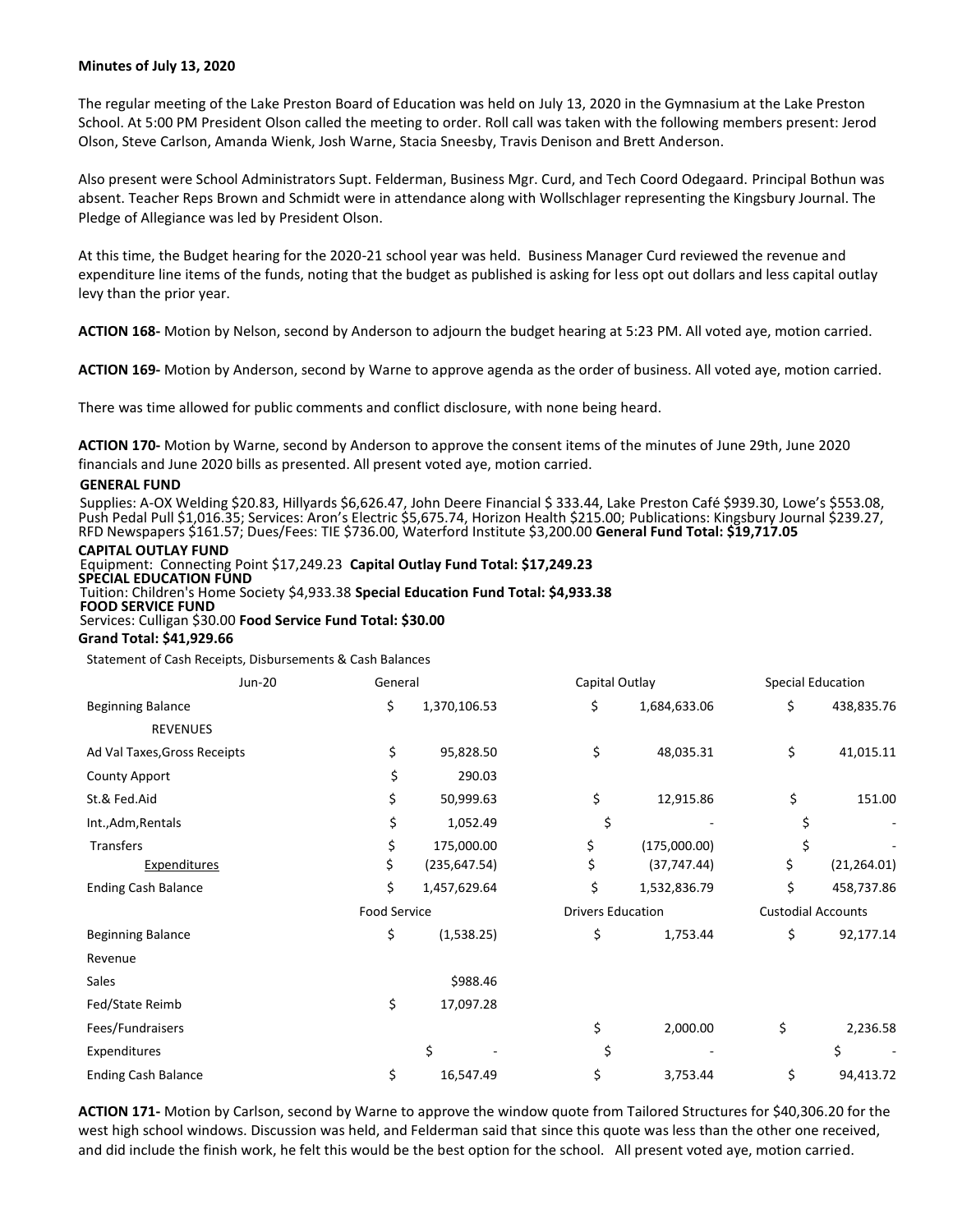**ACTION 172-** Motion by Anderson, second by Carlson to approve option two of the storage building quotes presented by Supt Felderman. Option one was to remodel existing storage building north of the school. Option two was to demolish the storage building, and rent a storage unit until a suitable building could be constructed. Option three was to demolish the storage building and rebuild one with similar specifications in the same location. Option four was to demolish the storage building and the football fieldhouse and build a new storage shed at the football field. Option five was to demolish the storage building and the football fieldhouse and build a new storage shed at the football field with bathrooms. Discussion was held on the matter with pros and cons of each option being discussed. President Olson called for a vote, and all those present voted aye for option two. Motion carried.

**ACTION 173 –** Motion by Anderson, second by Sneesby to adjourn the 2019-2020 business. All voted aye, motion carried.

**ACTION 1–** Motion by Warne, second by Anderson to appoint Supt Felderman as acting President during the election of President and Vice President. All voted aye, motion carried.

Acting President Felderman asked for nominations for Board President.

**ACTION 2-** Motion by Olson, second by Anderson to nominate Steve Carlson as School Board President, and let nominations cease and cast a unanimous ballot. All voted aye, motion carried.

**ACTION 3-** Motion by Sneesby, second by Denison to nominate Josh Warne as School Board Vice President, and let nominations cease and cast a unanimous ballot. All voted aye, motion carried.

**ACTION 4-** President Carlson made the following appointments:

NESC Board Reps & Alts: Olson. Alts: Wienk & Anderson

Voting Delegate to the ASBSD Convention: Warne. Alt Carlson

Negotiations Team: Sneesby, Warne, Carlson; Representative to Equalization Board & Alternate: Warne, Alt. Anderson; Legislative Representative: Warne; School Alliance Committee: Warne, Denison, Anderson; Cooperative Committee: Anderson, Denison, Wienk; Exit Interview Committee: Carlson, Warne, Olson; Planning Committee: Carlson, Wienk, Denison; Sick Leave Bank Committee: Sneesby; Curriculum Committee: Sneesby & Wienk; Board Policy Committee: Carlson, Anderson, Denison; Back to School Committee: Carlson, Olson, Sneesby.

Carlson opted to terminate the following committees due to lack of need: Capital Outlay Committee, Vocational Ag Advisory Board, and School Alliance Committee.

**ACTION 5-** Motion by Anderson, second by Denison to approve the following authorizations: Business Manager Curd as Board Clerk, Board Treasurer, Privacy Official and Investment Officer; First National Bank of Lake Preston, Wells Fargo-Huron, American Bank & Trust-DeSmet; all in South Dakota as Official Depositories; Rodney Freeman of Huron and Todd Wilkinson of DeSmet as School Attorneys; Kingsbury Journal as Official Newspaper; Secondary Principal Bothun as Director of Title I, Director of Special Education, and Section 504 Officer, and giving business manager the authority to sign for all above programs; Superintendent Felderman as Director of Title III, Title VI, Title IX, Trust & Agency, Food Service; and Coordinator for NESC and all federally funded programs; also giving the Business Manager authority to sign for all of the above listed programs; Guidance Counselor as Title IX Homeless Liaison, Kingsbury County Sheriff as Truancy Officer; Superintendent Felderman to close school in emergency situations; and in his absence then Business Manager Curd and Principal Bothun in respective order; and the continued participation and/or membership in the following: Northeast Education Cooperative and the NESC Special Education Comprehensive Plan & Organizational Structure Form; Mutual Bus Assistance Pact; ASBSD; SD Board of Regent Universities/LPSD Teacher Education Program and SD United Schools Association. All voted aye, motion carried.

**ACTION 6-** Motion by Wienk, second by Denison to set athletic season passes to \$40/adult and free for LP Students and LP residents over 65. All voted aye, motion carried.

**ACTION 7-** Motion by Warne, second by Anderson to set athletic admission prices to \$3/student, \$5/adult, double-headers would be \$4/student, \$6/adult. All voted aye, motion carried.

**ACTION 8-** Motion by Olson, second by Wienk to set board meeting dates and times as the second Monday of the month at 5:30 PM, with ability to change with conflicts. All voted aye, motion carried.

**ACTION 9-** Motion by Warne, second by Denison to set board compensation at \$50/regular meeting. Olson amended motion to add that board president is compensated at \$75/regular meeting, second by Wienk. Anderson voted nay on the amendment, all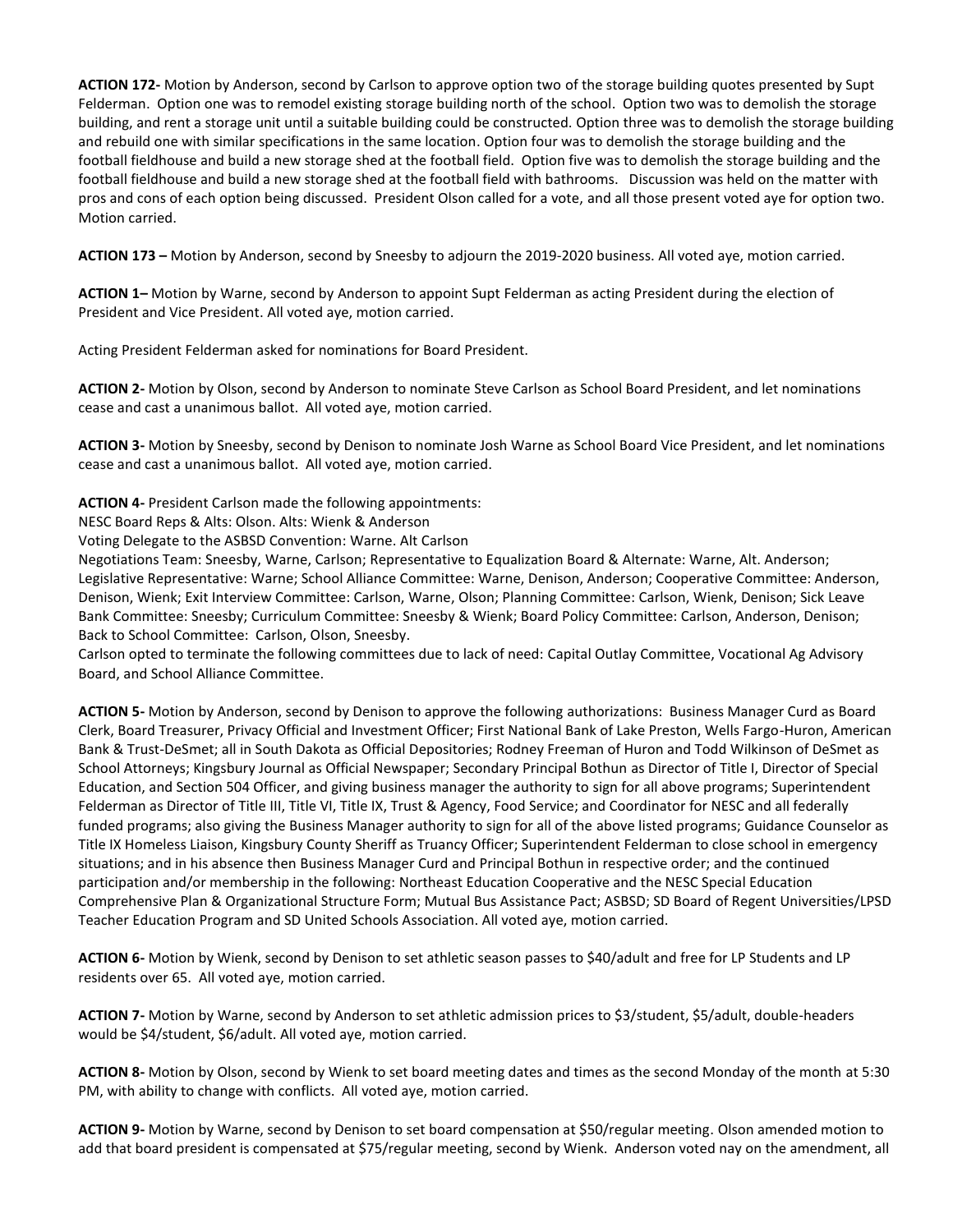others voted aye, amendment passed. All voted aye on the motion to compensate board president \$75/regular meeting and all other members \$50/meeting. Motion carried.

**ACTION 10-** Motion by Anderson, second by Denison to set meal prices as: PK-5 lunch \$3.00, 6-12 lunch \$3.25 with second entrees for 6-12 at \$1.00, Adult lunch \$4.25 with salad bar only option for adults to \$3.00. Breakfast prices are \$1.00 for all students PK-12; and Adult breakfast prices are \$2.25. Milk only is \$.25/carton. All voted aye, motion carried.

**ACTION 11 –** Motion by Carlson, second by Warne to set bonds for Business Manager to \$50,000, Supt \$5,000, and all other personal at \$1,000. All voted aye, motion carried.

# **Review/Discussion**

Supt Felderman presented an update to board which highlighted some ideas that were discussed at the back to school meeting that was held on June 29th. Felderman invited board to take part in the ASBSD/SASD joint conference that would be taking place virtually this year with some sessions already being pre-recorded. Felderman asked what the board wanted to do about their annual "Breakfast with the Board" meeting. It was decided to not hold the meet and greet this year. Supt Felderman reviewed the ASBSD Board Policy Services and Handbook and Policy Adjustments. He is going through their recommended adjustments and adding them to board agenda for approval. He anticipates there being about five board policy adjustments to make at each meeting until it has been thoroughly updated.

# **New Business**

No resignations were submitted.

**ACTION 12 –** Motion by Olson, second by Sneesby to approve the open enrollment received. All voted aye, motion carried.

**ACTION 13 –** Motion by Warne, second by Anderson to approve the contract for JH Football Coach for Brodrick Wendland. All voted aye, motion carried.

**ACTION 14 –** Motion by Olson, second by Denison to approve the Child Nutrition Prime Vendor Contract with Reinhart Foods. All voted aye, motion carried.

**ACTION 15 –** Motion by Anderson, second by Denison to approve the July 2020 bills as presented. All voted aye, motion carried. **GENERAL FUND**

Insurance: ASBSD Workers' Compensation Fund \$10,442.00, EMC Insurance \$24,852.00, Northern Plains Insurance Pool \$3,030.79; Dues & Fees: ASBSD \$915.79, DCI \$43.25, eBoardSolutions \$300.00, Kingbury Journal \$130.00, SASD \$1,171.00, SD High School Coaches Assn \$400.00, SD Teacher Placement Center \$435.00, SD United Schools Assn \$450.00; Fuel: Coles Petroleum \$74.34; Utilities: Cook's Waste \$213.72, Northwestern Energy \$42.35; Services: Cordrey, Terri \$500.00, Goverlan \$253.00; Supplies: Heartland Paper \$84.54, HIllyards \$83.31, Imprest \$250.00, Push Pedal Pull \$461.00; Instructional Software: Kami \$1,200.00, NWEA Mapping \$2,785.00, Stoneware \$479.00; **General Fund Total: \$48,596.09**

### **CAPITAL OUTLAY FUND**

Computer Software: Infinite Campus \$667.40, Renaissance \$4,620.88, Software Unlimited \$5,350.00; **Capital Outlay Fund Total: \$10,638.28 DRIVER'S ED FUND** Fuel: Coles Petroleum Products Inc. \$56.01; **Driver's Ed Fund Total: \$56.01 Grand Total: \$59,290.38**

**ACTION 16 –** Motion by Anderson, second by Sneesby to approve the 2020-21 Wellness policy. All voted aye, motion carried.

**ACTION 17 –** Motion by Anderson, second by Olson to approve the 2020-21 School Improvement Plan. All voted aye, motion carried.

**ACTION 18 –** Motion by Warne, second by Denison to approve the 2020-21 Comprehensive Plan. All voted aye, motion carried.

**ACTION 19 –** Motion by Anderson, second by Denison to approve the Cooperative Agreements. All voted aye, motion carried.

**ACTION 20 –** Motion by Anderson, second by Olson to approve the Bus Pick-Up Points. All voted aye, motion carried.

**ACTION 21 –** Motion by Warne, second by Anderson to surplus items for disposal. A list of items are on file at the business office. All voted aye, motion carried.